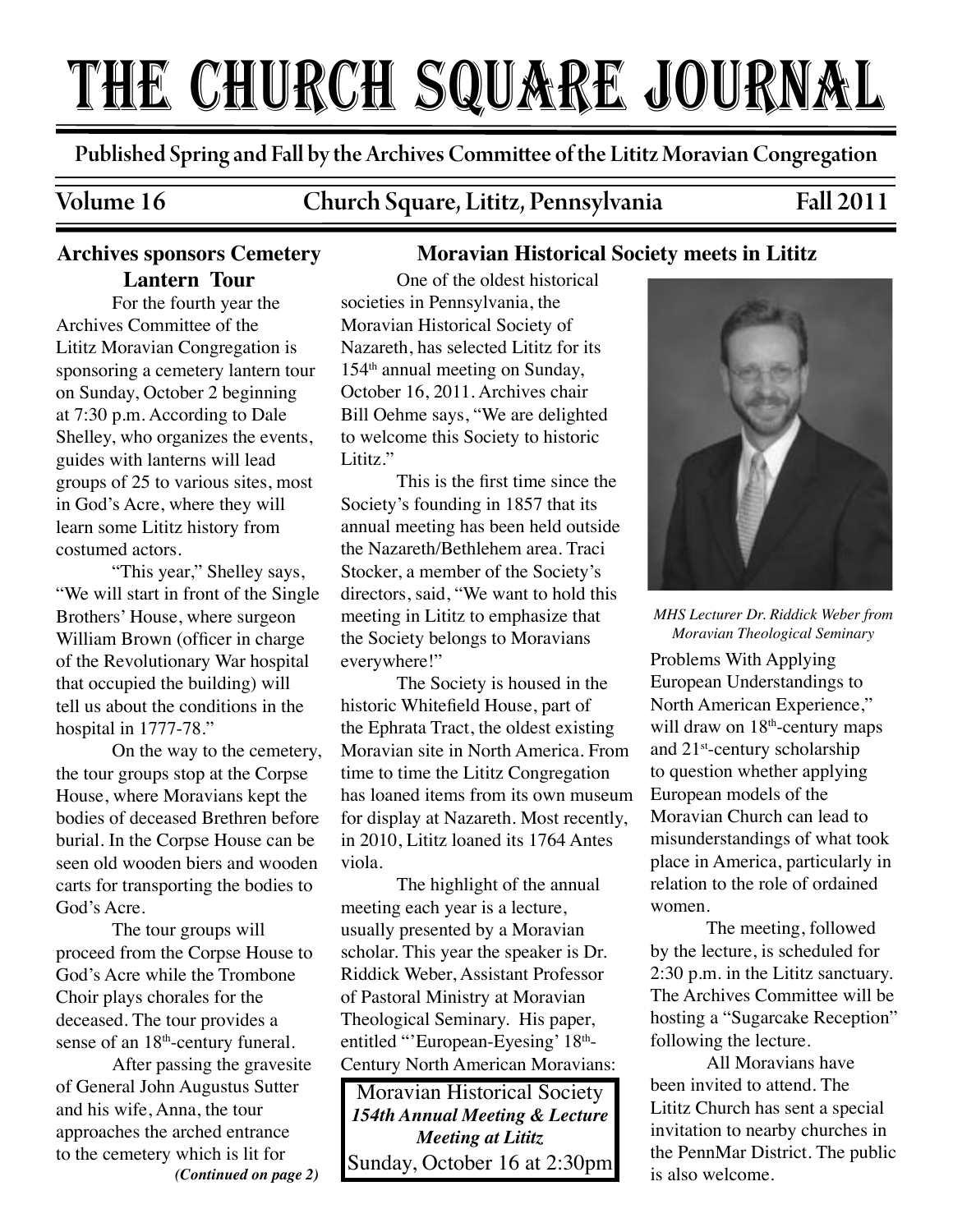# The church square Journal

Published Spring and Fall by the Archives Commi�ee of the Lititz Moravian Congregation *Contacts* Church Office 717-626-8515 for PDF subscriptions send e-mail with message "subscribe" to ChurchSquareJournal@gmail.com Online www.LititzMoravian.org *Editorial Commi�ee* Bill Oehme, Chairman Pete Bainbridge Dale Shelley Wayne LeFevre, Archival Editor Bob Sandercox, Managing Editor

#### **Cemetery Tour** *continued*



the occasion. On the arch are the German words, "Selig sind die Todten die in dem Herrn sterben" (Blessed are the dead which die in the Lord).

This year one of the gravesites to be visited is that of Susann Litzman, who lived in the house that is now the Lititz Historical Foundation Museum. Another will be that of Susan Shultz Brickenstein, who was the mistress at Linden Hall.

Other gravesites to be visited are those of Johanna Augusta Beck, Richard Rush Tshudy, John C. Brickenstein, Julius Theodore Bechler, and Francis William Christ. All actors will share interesting tales of life in early Lititz.

Following the tour light refreshments will be served in Fellowship Hall.

# *Message from the Archives Chairman*

This has been an eventful year for the Archives Committee. Most recently we have followed with much interest the national discovery of a 1775 broadside that we have treasured for many years. According to Lehigh Professor Scott Paul Gordon (see article on page 3) our treasure is the only surviving copy of a historicallysignificant Revolutionary Era document. We shall continue to share and display this broadside.



 While Professor Gordon was *Bill Oehme* visiting our Museum, he and Tom Wentzel found a box of Rufus Grider watercolors, sketches, and notes (see article on page 11). Unfortunately this discovery was too late for the special exhibit this year at The Arkell Museum in upstate N.Y. that featured one of our Grider watercolors.

 On September 22, the Committee was delighted to send a chartered bus to Winterthur so Lititz residents could see the exhibit "Paint, Pattern & People; Furniture of Southeastern Pennsylvania, 1725-1850." The exhibit includes three items from our Museum. Several of our members attended the gala opening this past March when the Lititz Trombone Choir provided the music.

 Several Committee-sponsored programs happen in October. First, we offer to the community the 4<sup>th</sup> Cemetery Lantern Tour on Sunday evening, October 2 (see page 1 article). On Sunday, October 16, we are hosting the 154<sup>th</sup> Annual Meeting and Lecture of the Moravian Historical Society (see page 1 article). And, on October 23, we welcome Lehigh Professor Scott Gordon for a presentation (see article on page 7).

 Our Museum remains open on Fridays and Saturdays from 11 a.m. to 2 p.m. until the end of October. I am grateful to all the volunteers who have made it possible for us to be open all summer.

We always need more volunteers. Anyone interested in giving several hours a month, or joining our Committee, is encouraged to be in contact through the Church Office, 626-8515, or come to one of our meetings on the second Tuesday of the month at 6:30 p.m. in the Heritage Dining Room. Bill Oehme

**Where is it?** *If you need help* 

*identifying this photo, turn to page 11 for the answer.*

*Photo by Bill Sweger*

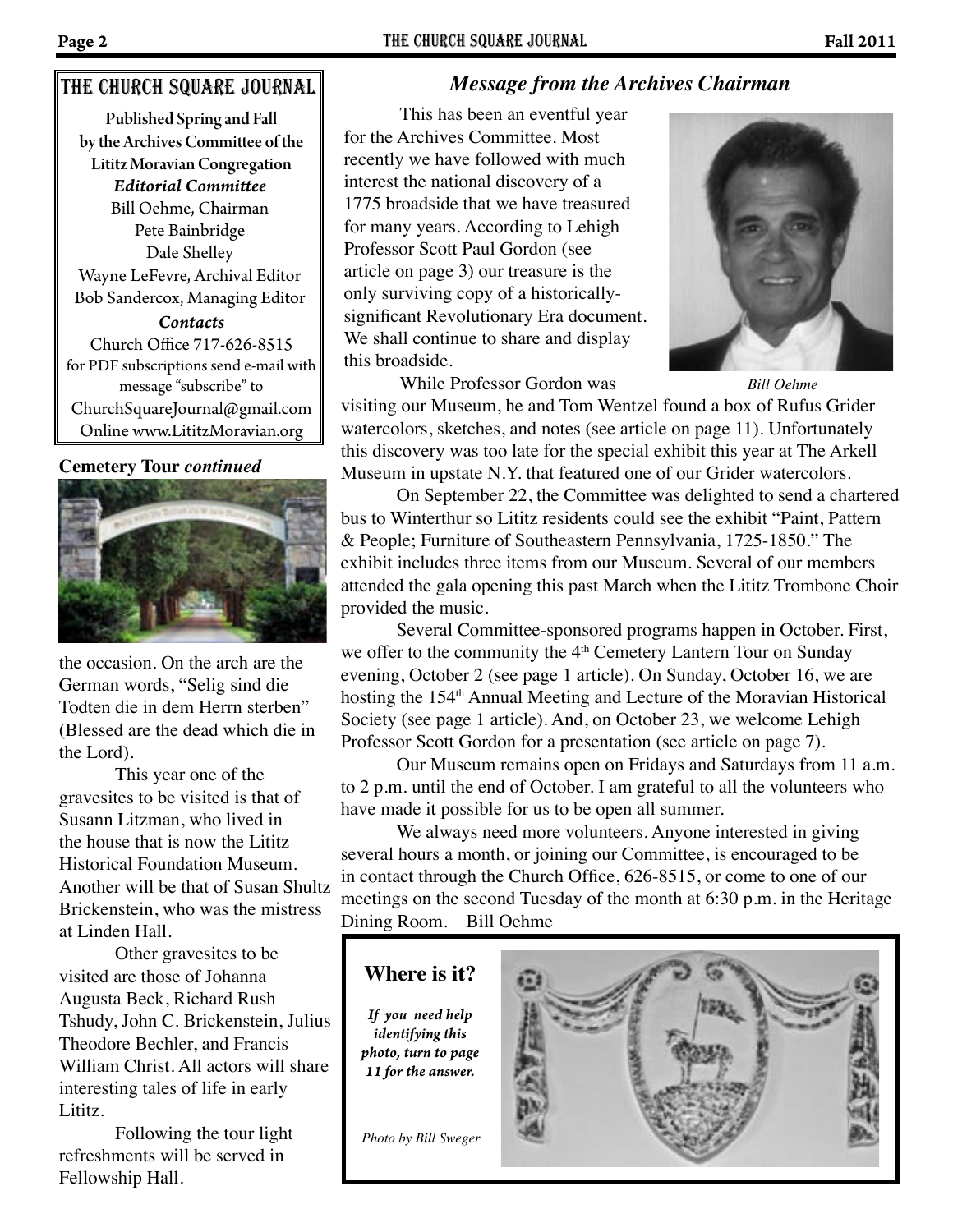## **A Rediscovered Unique Revolutionary War Broadside**

#### *By Scott Paul Gordon, Lehigh University*

The long display case in the center of the Lititz Moravian Church Museum's front room contains rare items: a letter from Count Nicholas von Zinzendorf, the ledger from Lititz's community store in the 1760s and 1770s, architectural drawings of the community's earliest buildings. But an equally rare treasure hid there in plain sight: a yellowed broadside (a single-sheet announcement, typically printed on one side) circulated by Lancaster County's Committee of Correspondence and Observation on July 11, 1775. Over 235 years old, the broadside's age lends it distinction enough. But the real importance of this document has only just been discovered: no other copy of this 1775 broadside exists in any other collection in the world. It is unique, the only copy to have survived.

 Lancaster County's Committee of Correspondence and Observation, the ad-hoc group of local leaders who gathered in 1774 by request of the first Continental Congress, was responsible for many matters. The Committee needed to convince or compel men to join in militia companies; it also needed to figure out how to deal with those who would not bear arms. Part of this effort, the Lititz broadside asks those whose "religious Scruples" prevent them from joining the militia to "contribute" funds toward the "unavoidable Expenses of the Public." The broadside reminds those individuals who refuse to bear arms that, if they "keep their Money in their Pockets," they in effect "throw those Burthens upon a Part of the Community, which, in a Cause that affects all, should be borne by all."

WISLEAM HENNY, ES EVENILLE COURSE, ES ENGAIS HAND, JOEN HENNY, GEORGE MOVES, SANGEL BOYS, JOEN WITHERS, JOE and JANUARY EDWARD HAND in the Chair. A Latter from the Concretence at Concentrate to this Committee, bearing Dete, at Philadelphia, she fack Eng of July, 1775, was read, and at Mains of was Reserves, T If A T the following Estradt from the fame be iconoclinally plants. and different in the different Townships of the Ramaren, T. Pit Affendit, and different from the factors of comparison of the confidence of the factors of comparison of the Propins of the Propins and Park and the Boston of the Boston of the Boston of the Control of the mirring Constant waves die therefore John in examply recommending it to dark Denomination of Prophe, in this County, which religious formula for the dimension of the Angle County, that they constant towards the formula pl By Order of the Cent WILLIAM BARTON, Suretary. " In Assamary, June 30th, 1775. LANGASTER, Printed by FRANCH BALLEY, in King's-Blood,

At a Meeting of the Committee of Correspondence and Obfervation for the County of Lancafter, at the Houfe of Matthias Slough, Efq, in the Borough<br>of Lancalter, on the 11th Day of July, 1775. **PRESSNS**.

*July 11, 1775, Lancaster County broadside displayed at the Lititz Moravian Museum*

This 1775 plea did not solve the difficult problem of

dealing with individuals who would not bear arms. This issue continued to trouble Pennsylvania and led to the 1777 Test and Militia Acts, which punished severely those who refused to swear loyalty to the state of Pennsylvania or to associate with a militia company. Many Lititz brethren refused both demands, and, in October 1777, nine single brothers and four married brothers "were carried off" by "six militia men, fully armed." Others, however, conformed, and the deep division made it impossible to offer communion in the Lititz Moravian community from June to November.

 Lancaster's revolutionary committee issued many broadsides in 1775 and 1776 to inform and cajole the local population. Nine others have been identified: the Lititz broadside makes ten. Some were printed simultaneously in English-language and German-language versions (200 copies of each). A fragment of the German-language printing of the July 11, 1775, broadside exists in the Library of Congress. But no trace of the English-language version survived. Neither Evans' massive American Bibliography, nor the National Index of American Imprints Through 1800 (its successor), nor their recent digital versions, mentions it. The standard reference tools that aim to record every item published in America before 1800, that is, have overlooked this broadside entirely. When recently alerted to its existence, archivists at the Library of Congress and the American Antiquarian Society (the foremost authority on pre-1800 imprints) described it as "amazing" and as "a treasure" of "extreme rarity."

 With the help of librarians at the American Antiquarian Society, there is now a North American Imprints Program (NAIP) record for the July 11, 1775, broadside. The NAIP catalog contains over 40,000 records of 17th- and 18thcentury imprints and identifies the locations of over 120,000 extant copies of these publications. This record ensures that historians around the world will learn of the Lititz broadside and will know that it resides in the Lititz Moravian Congregation's Museum. The 1775 broadside can now rejoin conversations about the earliest days of the Revolutionary War and its debates, still vital today, about liberty of conscience—and remind people that these battles were fought in places such as Lititz. Dr. Gordon's email: <spg4@lehigh.edu>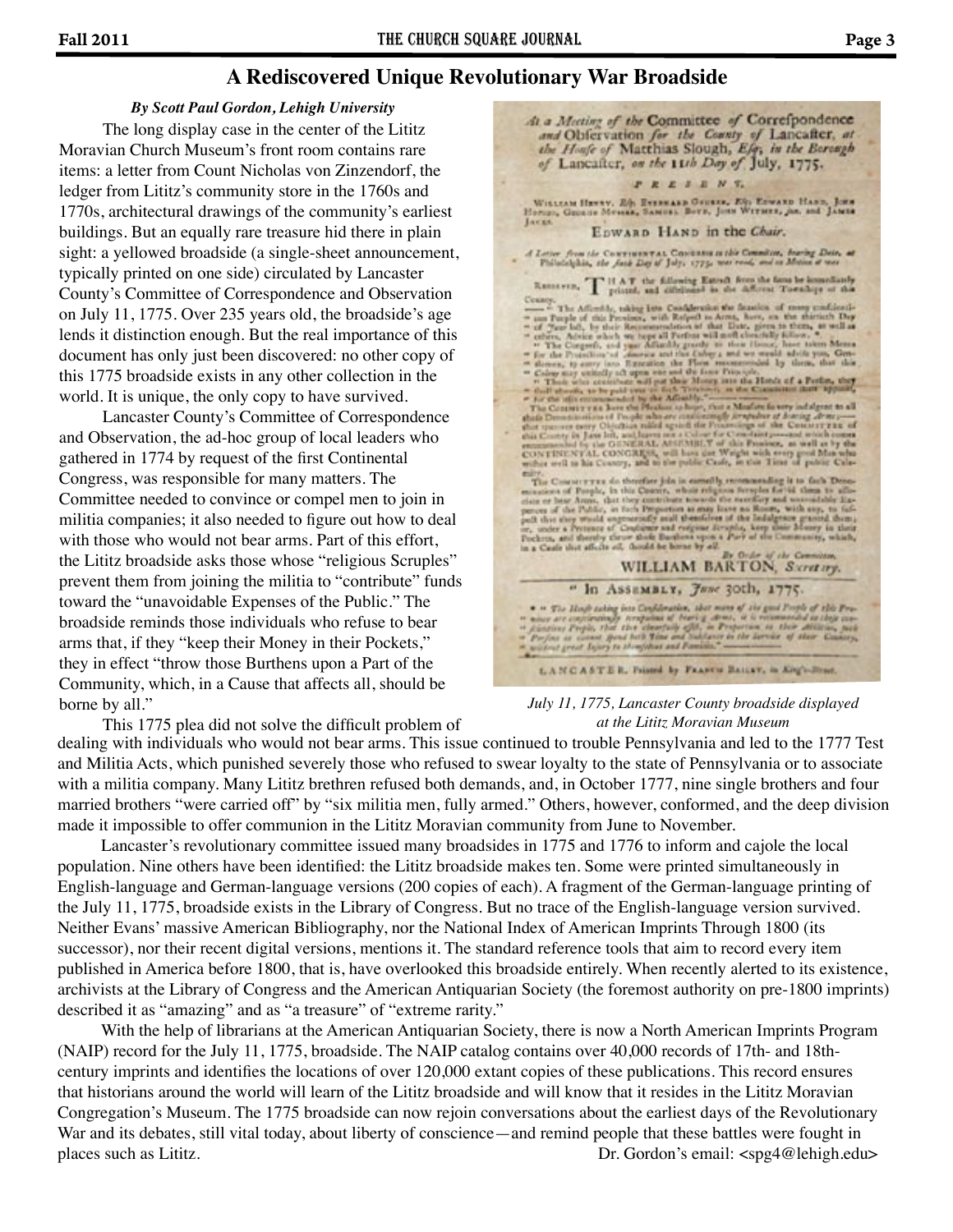#### By Richard Martin **Toby Hirte: "Liberty & Independence"**

Johann Tobias Hirte was born in 1707 in Euba, Upper Lusatia. Growing to a young man, he served in the Saxon Army, and eventually was converted to Christianity by the Moravian Brethren there. He was married to Maria Kloss at the "Great Wedding" held at Herrnhaag on May 27, 1743, Count Zinzendorf officiating. They were one of 24 couples at this famous mass wedding ceremony.

Johann Tobias, else unknown to fame, became a master carpenter while with the Moravians and so was called to Nazareth when the need for his trade became evident. He was to build "Nazareth Hall" for the pending residence of Count Zinzendorf, who was expected to become an inhabitant of the Province.

Working harmoniously with men of seven nationalities, Hirte finished the noble structure in the record time of five months in 1755. It is architecturally faultless.

The important issue from the marriage of Johann and Maria Hirte was a son named Tobias, called Toby by his friends. Toby was nurtured in the traditional Moravian atmosphere of the time, and therefore, was provided with an excellent education including musical instruction. He was proficient with violin, spinet, and vocal talents, along with reading, writing, and arithmetic, and could repair musical instruments. He was known to be a bookworm even later in life. Toby's personal motto was "Liberty and Independence." He enjoyed social activities with friends and strangers and had an outgoing, congenial personality. His attributes did not go unnoticed, for in 1771, he was assigned as assistant schoolmaster at Lititz, at the corner of Main and Water Streets, under the supervision of Moravian Brother Roessler. He resided in the Brothers' House: a sworn bachelor.

 Toby was an itinerant pharmacist. During his spare time as school teacher he spent winter evenings preparing herbal medicines including cures for "all the ills of human inheritance." Many of these were old tried and proven Indian remedies, some in use even today. However, there is no doubt that he enhanced their effectiveness and flavor by adding liberal amounts of spirits.

 After the winter school session, the early spring weather opened the highways and trails to Toby's enjoyment, traveling all over the state to sell his medicines. He would mount his big sorrel mare, loaded with huge saddlebags filled with medicines. There was a unique large umbrella of his invention mounted on the saddle pommel for protection from the elements which gave the impression of a very wise, thoughtful, and somewhat bizarre person.

 He dressed as any other Moravian brother with a straight, unlapelled, dark brown coat, a broad-brimmed hat, and knee-buckled trousers. His broad, round-toed

*Scuplture of Toby Hirte by John Morman on loan to the Lititz Moravian Archives & Museum*

shoes were also characteristic of the early brethren, and barely fit in the stirrups.

 Toby Hirte's annual travels took him to northwestern Pennsylvania for the purpose of a special visit to the Seneca Indian nation. Here he learned Indian customs, manners, and peculiar traditions, and befriended Chief Cornplanter. The chief was a noble specimen of his race in person and purpose and was a close associate and efficient aid to George Washington when it came to Indian affairs.

 Toby purchased Seneca Indian Oil as a magic healer which he concocted with spirits into a saleable product. This oil was found by the Native Americans as a naturally occurring product, floating on the surface of Oil Creek near Titusville, Pa. The Indians would recover the oil by dipping feathers into the water. The oil would cling to the feather. This substance was nothing more than petroleum but was a medicine long before its usefulness as a fuel was discovered. Along with Seneca Oil, one could find Dr. Van Swieten's renowned pills in Toby's saddlebags. He imported this English medicine, which was advertised as "a most potent laxative."

 For several years Toby continued his excursions to outlying villages in the wilderness in summer. He was once seen in the Moravian village of Salem, North Carolina, and as far west as Ohio. An itinerant pharmacist was not on the list of accepted trades among the Moravians. His actions were calmly tolerated but somewhat threatening to the established standards set by the town's governing body – "Aufseher Collegium" in Lititz. Exposure to the outside world of strangers had altered his constitution considerably. Records show several mentions of various diversions such as buying a gun and others which eventually got him expelled from the community for a time.

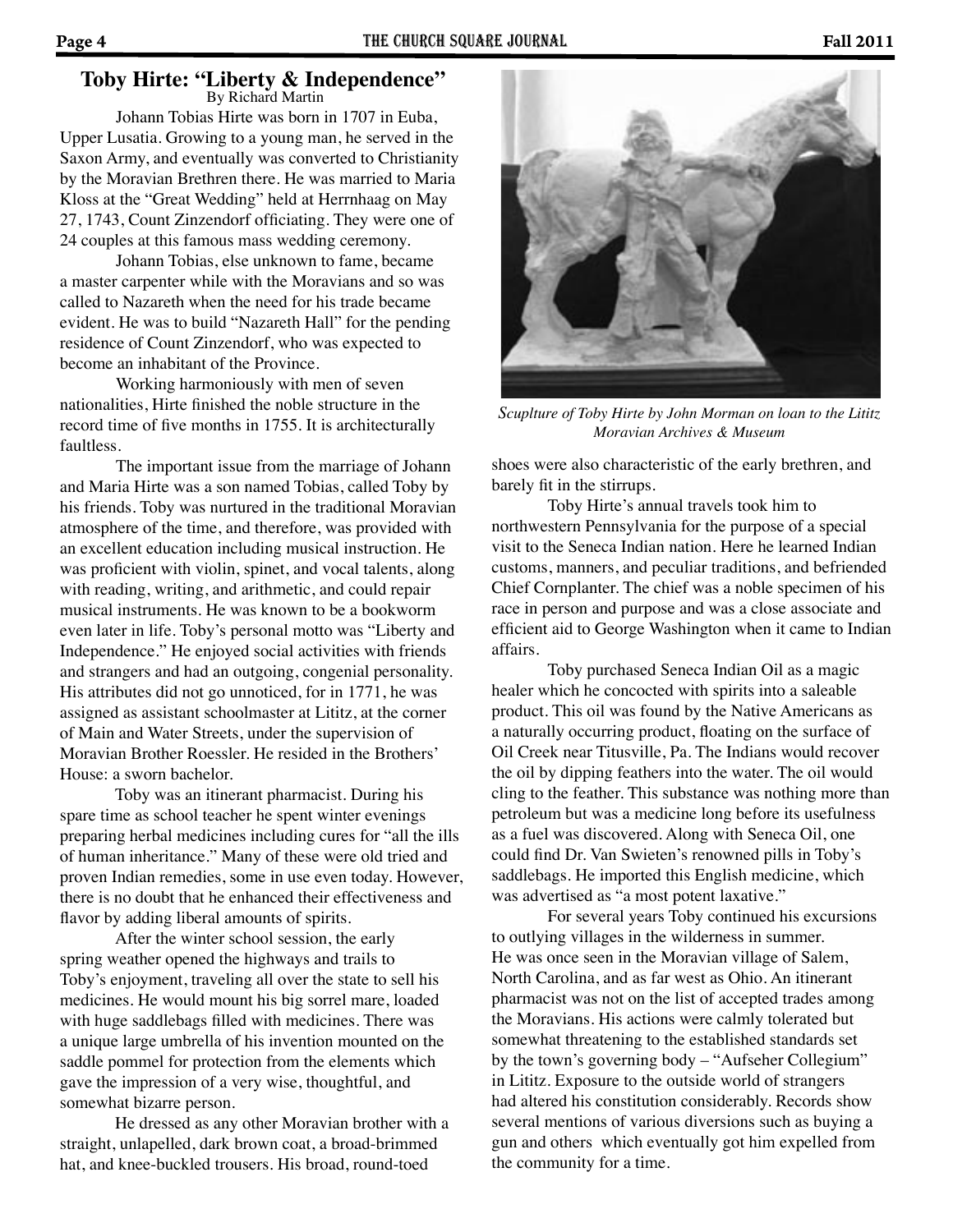#### *Hirte continued*

By January 1778, the Revolutionary War was in full blossom and the military hospital well established in Lititz.

In the summer of that year some of the convalescing soldiers were recovered and able to wander about the community. They often ended up relaxing at the big spring area just west of town. Toby thought it only fitting that some entertainment should be supplied for these poor soldiers and other young people who had nothing to do and nowhere to go. He quickly founded an entertainment center at the spring where musicians and dancers could gather for merrymaking. Music and indulgences went on late into the night.

 Tobias Hirte was immediately summoned to appear before the Collegium and reprimanded for not getting permission for his entertaining idea. He was told to return the place at the spring to its original state. After being called on the carpet for several infractions, this being the last, Toby decided to leave Lititz for good. If troublesome Toby was expected to live under a cloud of disgrace after his ouster from Lititz, he only looked upon it as a new open door to the future. He went north to Lebanon and established a cottage with small acreage adorned with a nice garden and several fruit trees. He called it his "county seat." From there, he set up a regular itinerary to Philadelphia. In the City of Brotherly Love, he rented a second-floor room and quickly expanded the manufacturing of his many medicines.

 He was soon listed in the Frances White City Directory as "Tobias Hirte, oil merchant, 118 North Second Street." Frances White's directory, forerunner to the Yellow Pages and "Who's Who in America," measuring  $6 \frac{1}{2}$ " by 3 ¾" and over a hundred pages thick, listed every tradesman, craftsman, and other remarkable character in Philadelphia. Reading down the column, one's eye would catch: Warts, John, sea captain; Washington, George, President of the United States, 190 High Street; Mifflin, Thomas, Governor of Pennsylvania, 248 Market Street; Rittenhouse, David, gentleman, 38 North Seventh Street, Richardson, Joseph, silversmith, 50 South Front street; and hundreds more.

 Toby's ten-by-fifteen foot room at North Second Street was constantly in need of a broom and mop. Since he was no longer under the stringent rules of the Collegium, he got into habits that should have put him into an early grave. Breakfast was at 10 o'clock a.m., lunch at 2 o'clock p.m., and dinner at late evening, consisting of an abundance of food equal to several men's appetites. Cream, butter, and an offensively odorous cheese were supplied by the local Schwenkfelters. All this was finally settled with several glasses of Madeira wine and a pipe of tobacco at eleven o'clock at night. If all within his stomach was of a doubtful temperament, a good number of Swieten's pills were taken

to check the rebellion. He seldom retired before 2 a.m.

The walls of the room were adorned with fiddles, flutes, French horns, and the like – most awaiting repairs. In one corner stood an old spinet. The table was always cluttered with pill-stuff and other medicines in preparation for the next vending trip. A small boy, who Toby rescued from the Philadelphia docks (a stowaway from a French commercial trader), sat at the table bottling the curatives to pay for his dinner.

 Whenever Chief Cornplanter came to Philadelphia to visit President Washington, he would stop to visit Toby at his hermitage on North Second Street. Cornplanter's Indian associate, Chief Red Jacket, was also on most sociable terms with Toby. The Indians were fascinated with Toby's musical clock, whose tiny Swiss peasantry would do an hourly dance around the dial to the melody of a welltuned set of bells. The three would sit for hours discussing wilderness issues and cultivating their friendship.

 Red Jacket, whose Indian name was Sa-go-ye-watha, appropriately meaning "He keeps me awake," was a famous orator and warrior of the Seneca nation. He wore a richly embroidered scarlet jacket which had been presented to him by an English officer soon after the Revolution. He was well known for being a very fast runner. Cornplanter was also known for his uncompromising hatred of strong drink in the Indian nations. Both Chiefs had high regards for the Moravian missionaries who traveled their area in the wilderness. The Indians called the Moravians "Black Coats." The Chiefs visited Bethlehem often.

 Chief Cornplanter and Toby were near the same age and both lived to the ripe old age of "near 100." Red Jacket died at a Seneca village in 1830. He was 74. Missionaries gave him a Christian burial. Red Jacket and Cornplanter both played important roles in treaty agreements of the time. Their portraits were painted by Charles Bird King when the War Department commissioned him to paint important Indian leaders.

 Toby was considered a man of good sound sense by his peers; content with the fruits of his daily labor which he interspersed with reading, writing, and arithmetical calculations on the waste of time by minutes. Although he seldom retired before 2 o'clock a.m., the Sabbath found him in his chair in the choir of the church at 10 a.m. and 3 p.m. where the pastor praised him for his faithfulness. Toby departed this life in April, 1833 at his "county seat" at Lebanon, Pa. He was one of the most colorful and exciting figures in Colonial history. Rudyard Kipling included him in several chapters of his book "Rewards and Fairies" and in his poem "Philadelphia," referring to him as Brother Square-toes – (Poetic license).

*(Resources – A Lititz Record Express article by Hiram M. Eberly, and Ritter's History of the Moravian Church of Philadelphia – founded in 1747)*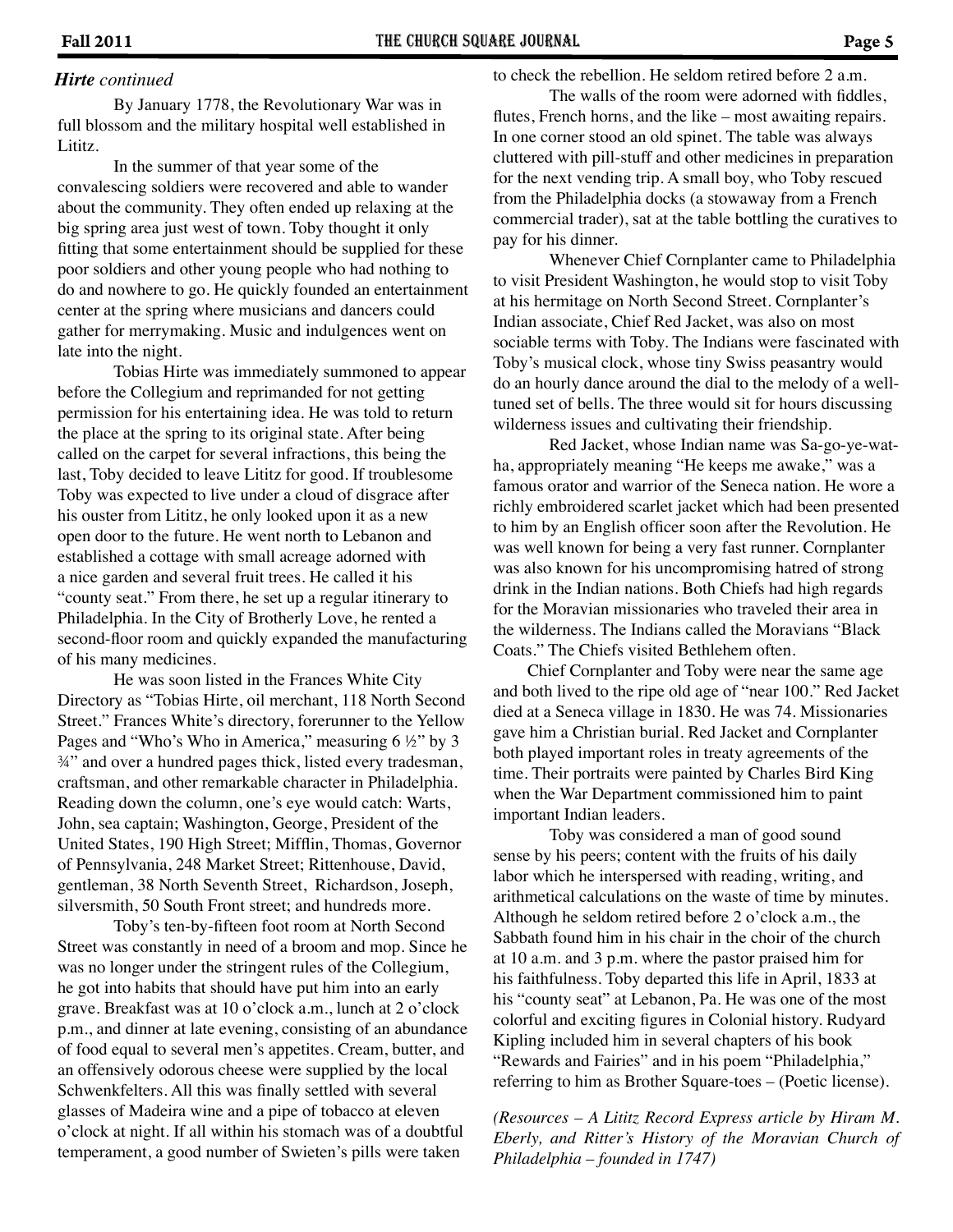# **Through the Eyes of Women: Lititz in the Early Years**

*By Marian L. Shatto*

Thanks to the Moravian practice of keeping extensive diaries and memoirs, we can glimpse what life was like for women in early Lititz through the stories of several of the town's inhabitants. Sister Mary Penry, known as "Polly," was Welsh by birth. She came to Pennsylvania at a young age and lived with her aunt in Philadelphia, where she met Brother Valentine Haidt, the artist whose work is featured in our Archives Museum. Much impressed by his description of Moravian life, Polly accompanied him to Bethlehem in 1756. In 1762 she came to Lititz to assume the post of "Schreiber" (diarist, copyist, secretary) in the Sisters' House.

In a letter to family in Wales dated April 29, 1814 (or perhaps 1804), Polly gave this account of local produce: "We have great quantities of peaches – good apples and cherries – pears not so plenty – apricots, fine plumbs and collyflowers grow not in common gardens, currants, raspberries and strawberries plenty – gooseberries not very plenty, cranberries grow wild. We have fine water and musk melons,



*18th-century Moravian women depicted in this posed archives picture Wayne LeFevre Collection*

where the soil is sandy. Vegetables of all kinds we have in our gardens. Hazlenuts which grow on shrubs we have enough – but I never saw any Filberts – black walnuts are plenty, white, or the so-called English walnut is scarce."

She went on to brag that "your old niece works tambour (embroidery worked in a tambour frame – two interlocking hoops with fabric stretched between) and embroidery, and as yet never used spectacles."

In another letter she wrote: "the climate in Pennsylvania is variable, we have frequently in one week – nay in one day – such sudden changes from heat to cold happens – that you would imagine you went from Greenland to the West Indies – or from thence to Greenland…"

Village life circa 1830 is vividly described in a document prepared by Louise A. Weitzel, based on the memories of her mother, Mrs. Lizetta M. Weitzel. Lititz at that time consisted of one street, on which there were about 48 dwellings with about 250 inhabitants.

Many of the households had boarders, either pupils of the John Beck School or apprentices to tradesmen. Most of the houses were 1½ storey, made either of log or stone. Furnishings were very simple, with rag carpets. Homes were heated by wood stoves and open fireplaces, and lighted by tallow candles and fat lamps. Dress also was very simple; women all wore the hauben and kerchiefs.

Mrs. Weitzel's pithy descriptions of some of the residents are perceptive and often humorous.

The second house from the inn was "a one story log house with a high porch in front. The mother of Jacob Geitner, the tanner, lived there. She was a very eccentric old lady and more interested in the affairs of her neighbors than the latter deemed necessary."

Samuel Sturgis' family "was blessed with fifteen children, including two sets of twins." Pappy and Mammy Loeffler, a retired minister and his wife, were childless, but "she was 'Schwesterpflegerin' or spiritual overseer of the young girls, by whom she was greatly beloved." Then there was "Mother Lennert, who made the wax candles for the church at Christmas time and sheep, chickens and other toys for Christmas trees. She was a widow and her son resided with her."

Mother Schroeder, a widow, with her husband had been a missionary in Surinam. She occupied a tiny stone house that had been a blacksmith shop, roughly where the parking lot is behind the current post office. "She usually wore a loose red flannel blouse and skirt, and as the skirt was short and she was very short and stout, she cut an odd figure. She baked ginger cookies for sale."

Regarding Jonas Meyer, the tin and coppersmith, Mrs. Weitzel observed: "His wife, who came from York County, was a very proud woman and rather lorded it over her neighbors until the fact leaked out that her mother baked cakes for a living which she sold on the streets, after which *(Coninued on the next page)*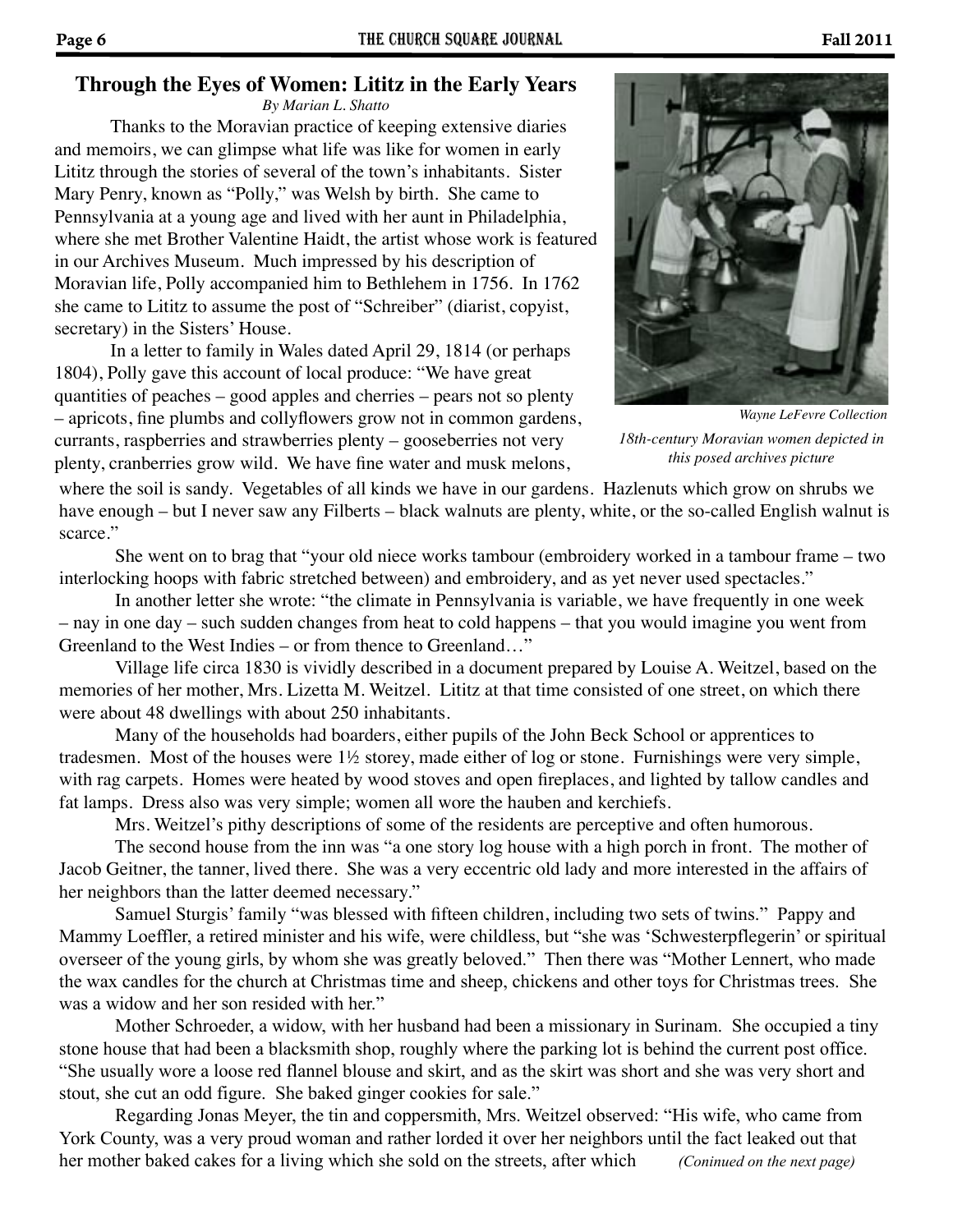### **(***Moravian Women* **continued)**

she lost her influence and was privately nicknamed 'Cake Sal'."

Mother Traeger, the widow of Gottfried Traeger, taught little boys of the primary grade. Apparently by this time the strict segregation in classrooms had ended, at least for the younger grades. This was not necessarily a wise decision, as there is a note that John Beck, who taught in the room next door, on one occasion had to rescue Mother Traeger after her students had tied her to her chair with twine.

"Timothy Masslich, a weaver of linen and boiler of glue, resided at the corner of East Main and North Water. At an advanced age he married a Boston lady (there being Moravian churches in the New England states in those days) who was obliged to occupy her honeymoon with cleaning up, as her spouse was of an economical turn and had the attic stored with soiled linen. This was especially cruel as she seemed disinclined to do hard work, although she did very fine fancy work and had her window full of beautiful flowering plants. John Thomas, a bachelor and a tailor by trade, resided with him and retained a room after Masslich was married."

George Thomas, a shoemaker, and his wife had five children. Of those five, Mrs. Martha Hepp was the only one who grew to adulthood, the other four having died before reaching maturity.

Extended families living under one roof were common. John Ricksecker, who worked at whitewashing, headed a family consisting of his wife, seven children, his mother, and his sister Mollie.

Mother Blickensderfer lived with a son and a daughter. Mrs. Weitzel notes that, "She was a midwife and a very amiable creature, but her English was somewhat halting and she was noted for slips of the tongue. She kept twelve boarders."

As we walk along Main Street today and look at the size of the historic homes, we can't help but wonder how a dozen to fifteen people lived in such tight quarters with any degree of civility and equanimity. Perhaps it was their daily habit of communal prayer and worship, and the shared conviction that they were serving their Chief Elder, no matter what their earthly calling, that more than anything else sustained the inhabitants. Within another generation the railroad would arrive, the town would open to non-Moravians, and village life would be forever changed.

**Lehigh Professor Scott Gordon presents lecture about Moravians during Revolution**



Scott Paul Gordon, the Lehigh University professor who discovered that the 1775 broadside in Lititz Moravian Museum was the only surviving copy of the historic document, will make a presentation in the sanctuary of the Lititz Moravian Church on Sunday, October 23 at 3 p.m.

Gordon indicates that he will speak about the Moravians during the American Revolutionary War and, in particular, the activities of Moravians in Lancaster County at that time. He will draw into his presentation what he has learned about the broadside and other documents in the Lititz Museum.

The Archives Committee of the Lititz Moravian Congregation is hosting the event. According to Bill Oehme, Archives chairman, there is no charge and all are welcome.

Gordon is Chair of the Department of English at Lehigh. He is the co-Director of the Lawrence Henry Gipson Institute for 18<sup>th</sup>-century Studies and, until recently, was the director of the Lehigh University Press. His interest in Moravian history was well established by an article he did for the *Journal of Moravian History* on the Lancaster Moravian William Henry, a member of the Continental Congress, who is credited with the design of the Lititz church.

Gordon has published two books: *The Power of the Passive Self in English Literature, 1640-1770*  (Cambridge University Press, 2002) and *The Practice of Quixotism: Postmodern Theory and Eighteenth-Century Women's Writing* (Palgrave, 2006).

Before arriving at Lehigh in 1995, Gordon taught as an Instructor at Harvard University, from which institution he earned his doctorate, master's degree, and bachelor's degree.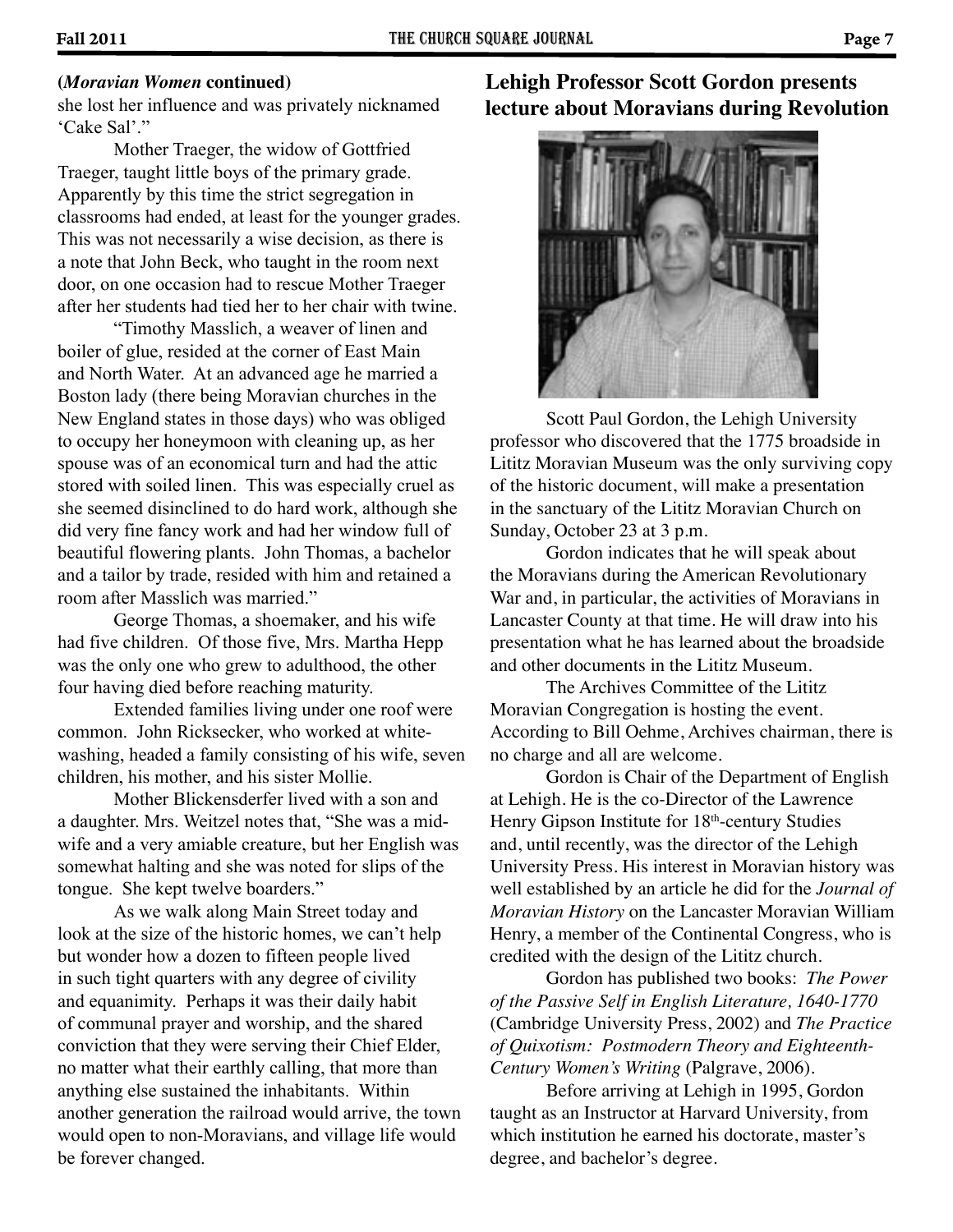## **Morning Star composer put on trial behind closed doors at Lititz Moravian** By Wayne LeFevre

When this issue of the Church Square Journal rolls off the press, it will be only a scant two months until Advent. The beloved Moravian star will appear in doorways and windows, on porches and, of course, in the Church. Thoughts will dance eagerly ahead to the Christmas Vigils, fat lovefeast buns and coffee, beeswax candles and Morning Star, that lovely little gem written by Francis Florentine Hagen in Salem, North Carolina (his birthplace) in 1836 during his tenure as teacher in the Salem boy's school. Soon afterward, he travelled to Nazareth, Pa., seat of his formal education, and opened what he termed a Select School for Young Ladies. Then, in 1844, it was back to Salem where he was ordained as a deacon, becoming a Moravian clergyman.

It was mid 19<sup>th</sup> century. And the tide of evangelism was sweeping areas of the country. Hagen embraced this trend, feeling that his fellow Moravians were cold, and, in his ministry, rebuffed protocol and departed from the quiet manners of his ministerial colleagues. He became an evangelist, conducting prayer meetings, revival services, and testimony meetings. He distributed religious tracts and became a circuit rider, travelling throughout the countryside conducting such meetings and services. He also scheduled revivals in the Moravian church in York, Pa., his pastorate 1854-1861.

James Boeringer, in his excellent biography of Hagen entitled "Morning Star," writes that Hagen's hometown of Salem, North Carolina, "regarded his earthy revivalism with bewilderment." And of course, the more staid, conservative traditionalists among his fellow Moravian ministers were understandably scandalized.

It was only a matter of time until the church fathers had to address the controversy head-on. The Provincial Synod held at Lititz Moravian Church in May 1861 provided the opportunity. Bishop Peter Wolle, pastor at Lititz 1838-1853, was now retired and living in Bethlehem. As a member of the Provincial Elders Conference and a senior bishop of the church, he returned to Lititz for the occasion. His private personal diary entries provide a candid description of the event. (Wolle's capitalizations and underlinings have been retained; bracketed areas are this writer's additions.)



*Wayne LeFevre decorates the Francis Hagen grave in this 1970s file picture*

#### May 28 [Tuesday]. 1861

"*In the evening the Inspector [headmaster of Linden Hall] gave a treat, musical and gastrical, to a large number of Brethren and Sisters, – including all the Bethlehem delegates, and others, especially such as understood music. Among the performers were [Francis Florentine] Hagen, Wunderling, Abr. Beck, [George] Hepp, Nathaniel [Wolle, Bishop Wolle's son], etc. Choruses and duets and solos were sung, – the last was the closing Chorus in [Haydn's] "Creation." Well executed. Some of the [Linden Hall] girls did remarkably well, – all present were gratified."*

#### May 30 [Thursday]

*"A most interesting day. In my Committee, a Report written by Brother Brickenstein concerning discipline and insubordination was subscribed to by 7 members, and another Report by Leibert, going more into detail of facts and personal charges, and rather harsh, though true, was left to himself to present with addition of Cregar's name who had, before leaving, expressed himself satisfied. In Synod, reports*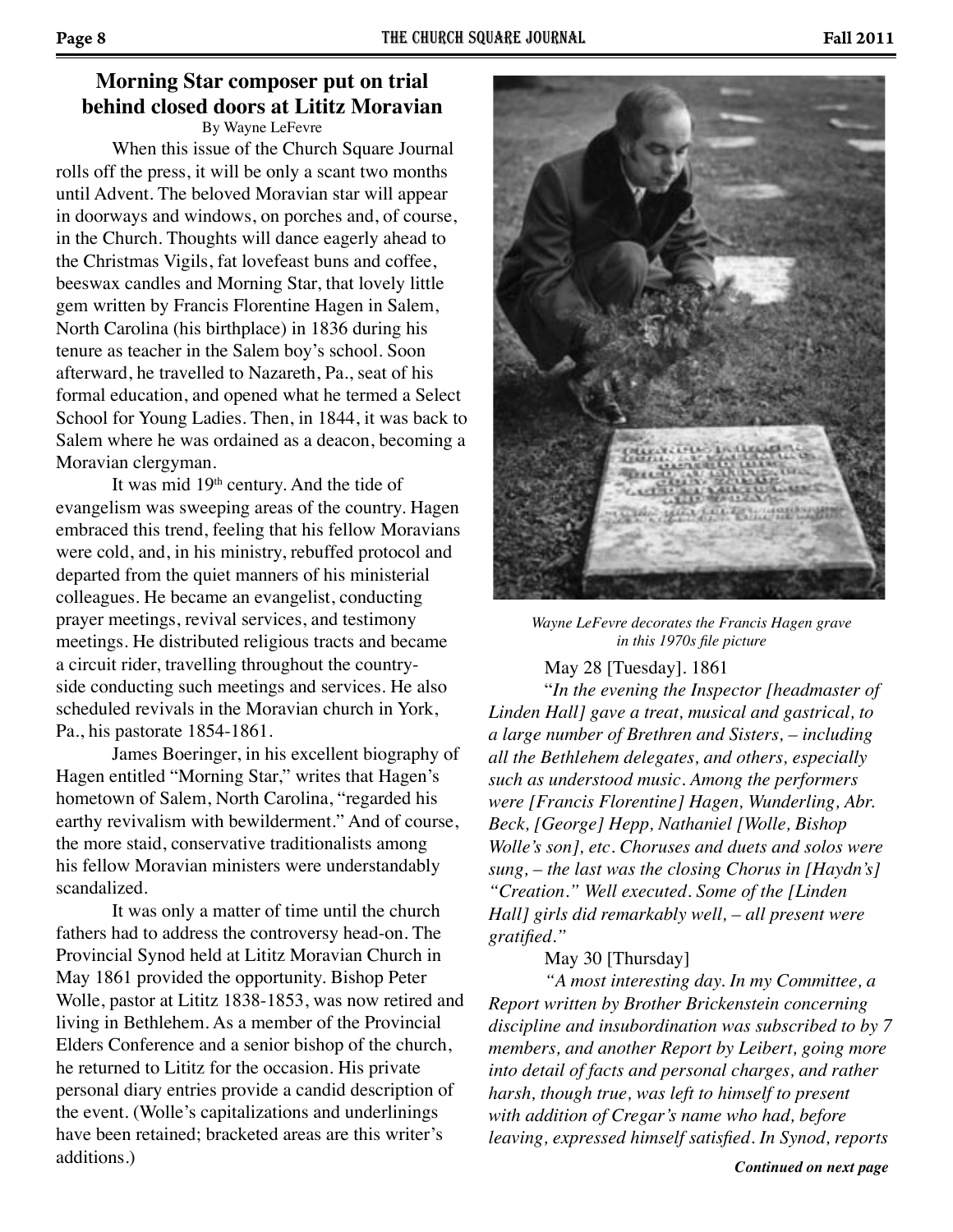#### *Morning Star* **continued**

*were called up successively, ours too; I read it. The discussion of the matter it was resolved to take up in the evening session with closed doors. Soon after 4, the Synod adjourned to prepare for the supper provided by the ladies of Lititz at the Spring [today's Lititz Springs Park]. It had become somewhat warmer than in the morning, when here and there frost was observed, and I ventured out with the rest. Precisely at 5, the Company took their seats at a long table covered with viands of various character. The head of the table was assigned to me, at my side Br. Shulz and Br. Goepp. We sang together Be present at [our table, Lord] etc.,then partook of the good things before us. Before supper was ended, Br. Weiss [Jedediah Weiss of Bethlehem] stood up on his seat and delivered a speech in his style, mere nonsense. The Serenading Club gave us a good deal of first rate music all the evening. After the repast, speeches were made by Br. Beck, Luckenbach, Senseman, Stark, the last the very best. The Finale consisted in jointly singing: Lord, dismiss us with Thy blessing etc., the lines given out by Schweinitz. In the evening, the Lord granted to us a far more valuable feast, pouring out upon the Synodal brothers assembled with closed doors, His Holy Spirit in a manner which will never be forgotten. The main design of the meeting was to consider the charges of violating our rules etc. preferred against Hagen, Bachman, and Hauser, and to give them a chance to defend themselves; each of these brethren spoke in their turn, and gradually the Lord prepared every heart for a perfect reconciliation. Br. Jacobson [head of the Provincial Elders Conference] in the chair, much affected, addressed us and offered up prayer, – and we sang: We who here together [are assembled] etc. during which there was a general passing round, brother kissing brother etc., eyes all suffused in tears. It was moved and adopted that the recriminating reports should not be mentioned in the minutes, but should be destroyed; neither is this meeting to appear on record, – but all present will remember it for all future time."*

Even though the Synod voted to preserve no written record whatsoever of the proceedings, Wolle has noted them in his personal diary.

However, as a member of the Provincial Elders Conference, Wolle was not to be relieved of the situation so quickly as he might have hoped. For on August 14, 1861, he, back home in Bethlehem, writes:

*"– in the evening after 8, three Brethren of the Committee in York, Br. Lanius (chief burgess of the Borough) Wantz and Heckert called to see me. They have come to consult with P.E.C. [Provincial Elders Conference] about their church affairs. They speak quite unfavorably of Br. Hagen's doings; while they admit his piety and evangelical preaching, they condemn the introduction of various Methodistical measures, and report that the congregation has suffered and is going down."*

To this writer's knowledge, no further action by the P.E.C. is known.

Advent and Christmas await us just up ahead. During the Christmas Vigil services as we sing Hagen's gentle little hymn, let us remember how the Spirit of God descended upon the brethren gathered about Hagen here at the church in 1861, melding heart to heart, brother to brother.

> Jesus mine, in me shine, Fill my heart with light divine.

A footnote:

Those readers of The Church Square Journal who are uninitiated may be interested to learn that composer Hagen lived his last years in our parsonage (his son Ernest being the Congregation's pastor) and sleeps his last sleep in our God's Acre – its far left edge bordering Linden Hall's campus.

This writer, who served as the congregation organist 1963-1981, remembers with pleasure the recitals of Advent and Christmas music he presented in 1971 and 1973. On both occasions, Morning Star was included, with the audience answering the acclamations of the soloist. 1971's soloist was Master Gary Derck, little son of Sister Betsy Derck, while in 1973, our Sister Pat Hartzell's young son, Steven Miller, was soloist.

Printed program notes stated that "Those concert-goers who wish to make a pilgrimage to Hagen's grave this evening will find the site lighted by a flaming torch, weather permitting." Weather did permit, and a number of concert-goers made the pilgrimage. WBL

**Lititz Historical Foundation Dates Annual Meeting, November 13 at 2 p.m. in the Fellowship Hall, Litiz Moravian Church**.

**Annual Carol Sing at the Moravian Church Square, Thursday, December 15, at 7 p.m.** Sing along with the Moravian Trombone Choir providing tunes to traditional carols. .Light refreshments will be served in the historic Brothers' House afterwards.

 *Both events are free and open to the public!*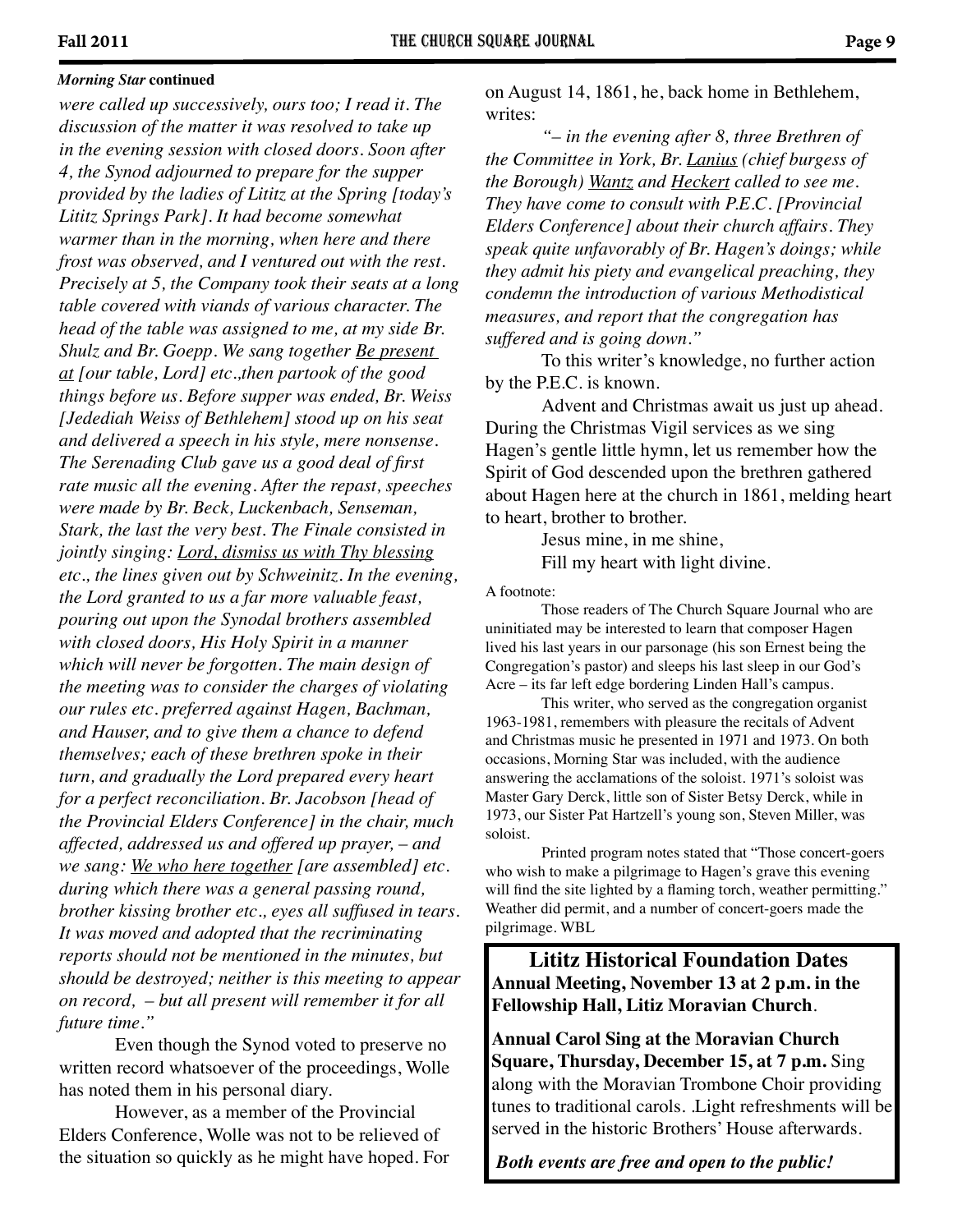# **Hopeful Journeys**

A Review by Bob Sandercox

*Some months ago, John Morman brought a book with him to church, saying, "Here's a book that has changed my understanding about Moravians as immigrants!" In this brief review you will read, in part, what he learned. RAS*

"Hopeful Journeys" is the story of German immigration, settlement, and political culture in Colonial America published in 1996. Written by Aaron Spencer Fogleman, now a professor at the University of Northern Illinois, it is part of a series in Early American Studies produced by the University of Pennsylvania Press.

 This review is limited to Chapter 4, titled "The Radical Pietist Alternative." The radical pietists, about 10% of all German immigrants, included Mennonites, Moravians, Amish, Dunkers, Schwenkfelders, and others. But, in truth, the author tells more about

Moravians than any of the others. He clearly has devoted much research to Moravian immigration patterns.

 Surprising is the small number of Moravians that immigrated to Colonial America. Fogleman sets the maximum number of immigrating Moravians at 750, compared to a possible 4,200 Mennonites. Starting in 1734, Moravians entered the Colonies almost every year up to the Revolution.

 Fogleman writes, "Yet the Moravians were not subsistencefarming, localist sectarians trying to remove themselves from the world in order to practice a pure,

exclusive religion. Instead, they were a highly organized, tolerant, ecumenical, even cosmopolitan church. … the Moravians tried to maintain amicable relations with the Lutheran state church, and during Zinzendorf's lifetime (up to 1760) they insisted they were a part of that church."

According to the author, many contemporaries and later historians thought of the Moravians as a sect, or as an exclusive religious group that regarded itself alone as the true church because of their unusual social organization. In the 1730s, Zinzendorf



*Courtesy of Moravian Historical Society*

*Nazareth Hall in Nazareth, Pa., was built as a residence for Count Zinzendorf in 1755-1756. This enormous structure may have been the largest residence constructed in colonial America. Zinzendorf never occupied the dwelling, but for many years it housed the Moravian Boys' School.*

developed the ideal of "community marriage," in which the community of believers was divided, cloister like, into living groups, or choirs, based on age, sex, and marital status.

Fogleman cites organization as the great



strength of the Moravian movement into America. The choirs were a significant part of the "General Economy" that thrust Moravian communities forward in craftsmanship and trade from 1730 to 1770.

 Fogleman suggests that Moravian society was organized from the top down. "The immigrant church contained an incredibly high ratio of clergy to lay members – a ratio no other German church in the colonies could match."

 Also, the presence of large numbers of nobility among the Moravians is evidence of the topheavy leadership in Moravian society. In addition to Count

Zinzendorf, there were 17 other families of noble birth living in North American Moravian communities. The author cites the grand residence built in Nazareth, Pa., for Zinzendorf as an indication of this influence.

 Most impressive was the Moravian organization of immigration. It began with the selection of those to go to the New World. Each group was carefully melded in Herrnhut, then moved as a group to Zeist in Holland, and on to London. In each place the immigrants found an organization ready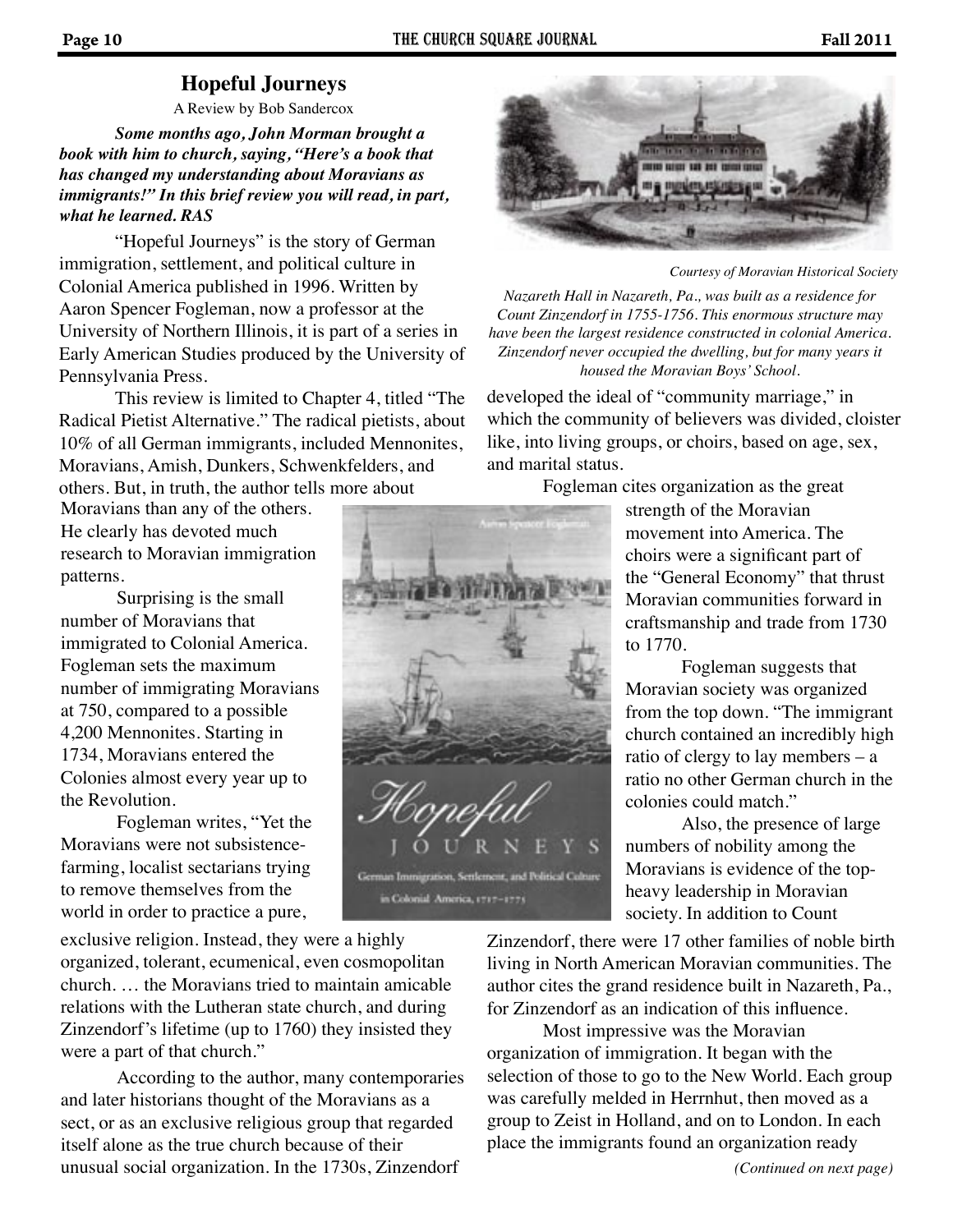# **Rufus Grider materials found in Lititz Archives & Museum**

*By Tom Wentzel*

Last year the Lititz Moravian Archives & Museum loaned to The Arkell Museum in Canajoharie, N.Y., a Rufus Grider watercolor titled "My Boyhood Home." This summer that exhibit closed and the painting was promptly returned to Lititz. About a week later a serendipitous discovery was made while searching for other materials. We found, among the many storage boxes, one labeled "Rufus A. Grider drawings…" Inside the box was a hand-written note from Grider listing various artifacts donated by "Rufus A. Grider of Canajoharie, N. York, April 7<sup>th</sup>, 1896."

Following are the items, as annotated by Grider:

- 1. A copy of VOCABULARY of ALGONQUIN DIALECTS by Revd John Heckewelder.
- 2. A copy of VOCABULARIES of ALGONQUIN DIALECTS by ZEISBERGER.
- 3. Copies Benjn Kreiter's LIEDER one covering 5 Pages.
- 4. "Das SQUARE LIED all by Unknown ? Authors.
- 5. A View of the Great SPRING at Lititz in 1855.
- 6. A View of the Moravian Church at HEBRON

#### *Hopeful Journeys continued*

to care for them and move them along to their next destination.

 In London, the group was formed into a "Sea Congregation" with leaders and rules. Moravians usually traveled on their own ships. and when they arrived in Philadelphia, or another port, there was no question that any would be indentured to pay for passage. The Sea Congregation might wait a day or two onboard, until the local Moravians completed the paperwork and arranged for their transportation to Bethlehem, Nazareth, or Lititz.

 Fogleman says, "for most Germans and other voluntary immigrants in American colonies, the purpose of migration was to leave difficult circumstances in Europe in order to find a better life in America, but for the Moravians, there were additional purposes. In both their overseas and internal migrations Moravians sought to escape persecution, begin to sustain their ecumenical and missionary efforts, provide the necessary labor and skills to help run the General Economy, and construct their ideal closed community in the proper way."



 "*The Lecture," a signed Rufus Grider watercolor recently found in a storage box at the Lititz Moravian Archives and Museum, one of three drawings noted No. #18 in the Grider inventory.*

Lebanon Co Pa in Sepia color.

- 7. Residence of JACOB GREIDER on the N. S. of Main St. and next west of the JOHN BECK residence in Lititz.
- 8. Sample of Domestic Manufacture handspun Linen Dress Goods spun and dyed by the wife of the Rev Bishop HUEBENER at Lititz Pa. abt A.D. 1800
- 9. Photograph of the Boarding School at Litiz
- 10. Photograph of the Moravian Church at Litiz
- 11. A POLLY HECKEWELDER Contribution reciting her history.
- 12. Manuscript PSALM for GOOD FRIDAY Eng Service in 1811 at Litiz.
- 13. Birthday Wishes to a Brother on his  $51<sup>st</sup>$  birthday at Litiz.
- 14. Copy of a Memorial Emblem painted by Rev Saml Reinke.
- 15. Wood of the 1st house of Bethlehem Pa.
- 16. 2 hand bags once worn by Mrs Jacob Greider at Littiz (sic)
- 17. Mrs Juliana Grider's SAMPLER.
- 18. 3 drawing copies used in Prin(t) John Beck's boys School"

No one was more surprised and pleased to hear about the discovered Grider box at Lititz than Alice Duncan Smith, the Canajoharie, N.Y. authority on Grider. It was she who had put together the exhibit for the Arkell Museum. When notified, her e-mail response was, "You have made my day! I can't wait to return to Lititz to see what you have found!"

## *Answer to* **Where is it?** Plaster bas-relief in Fellowship Hall